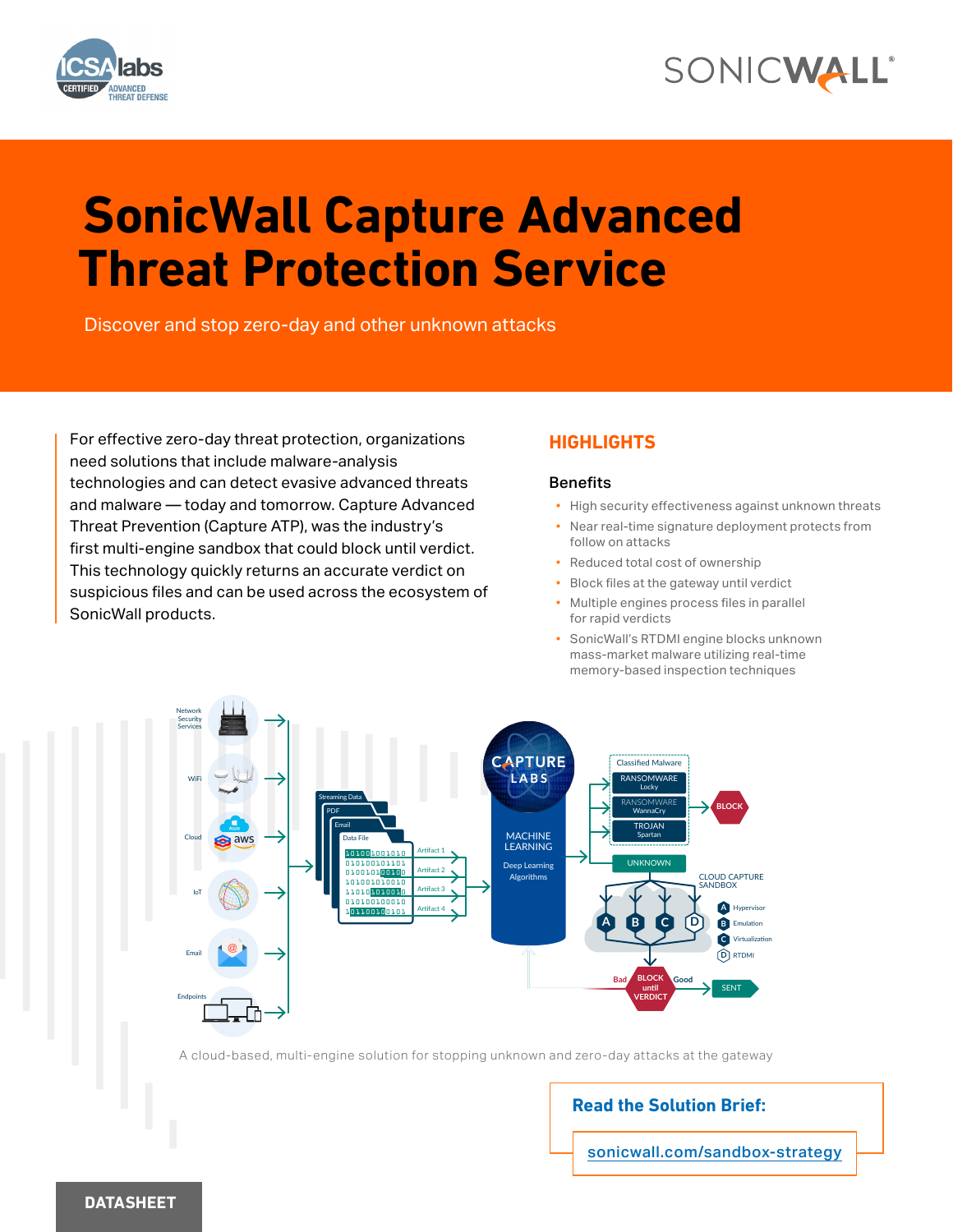To protect customers against the increasing dangers of zero-day threats, SonicWall Capture Advanced Threat Protection (ATP) Service — a cloud-based service available with SonicWall firewalls — detects and can block advanced threats at the gateway until verdict. This service is the only advanced-threat-detection offering that combines multi-layer sandboxing; including SonicWall's Real-Time Deep Memory Inspection (RTDMI™), full system emulation and virtualization techniques, to analyze suspicious code behavior. This powerful combination detects more threats

**Features**

than single-engine sandbox solutions, which are computeenvironment specific and susceptible to evasion.

The solution scans traffic and extracts suspicious code for analysis, but unlike other gateway solutions, analyzes a broad range of file sizes and types. Global-threat intelligence infrastructure rapidly deploys remediation signatures for newly identified threats to all SonicWall network security appliances, thus preventing further infiltration. Customers benefit from high-security effectiveness, fast response times and reduced total cost of ownership.

#### *MULTI-ENGINE ADVANCED THREAT ANALYSIS*

SonicWall Capture ATP Service extends firewall threat protection to detect and prevent zero-day attacks. The firewall inspects traffic, and detects and blocks intrusions and known malware. Suspicious files are sent to the SonicWall Capture ATP Cloud for analysis. The multi-engine sandbox platform, which includes RTDMI, virtualized sandboxing, full system emulation and hypervisor-level analysis technology, executes suspicious code and analyzes behavior, provides comprehensive visibility to malicious activity while resisting evasion tactics and maximizing zero-day threat detection.



l

l

1

l,

#### *REAL-TIME DEEP MEMORY INSPECTION (RTDMI)*

Enhancing SonicWall's multi-engine Capture ATP service is our patent-pending Real-Time Deep Memory Inspection technology. The RTDMI engine proactively detects and blocks mass market, zero-day threats and unknown malware by inspecting directly in memory. Because of the real-time architecture, SonicWall RTDMI technology is precise, minimizes false positives, and identifies and mitigates sophisticated attacks.



#### *BROAD FILE TYPE ANALYSIS*

The service supports analysis of a broad range of file sizes and types, including executable programs (PE), DLL, PDFs, MS Office documents, archives, JAR and APK, plus multiple operating systems including Windows and Android. Administrators can customize protection by selecting or excluding files to be sent to the cloud for analysis by file type, file size, sender, recipient or protocol. In addition, administrators can manually submit files to the cloud service for analysis.



#### *BLOCKS UNTIL VERDICT*

To prevent potentially malicious files from entering the network, files sent to the cloud service for analysis can be held at the gateway until a verdict is determined.

SONICWALL'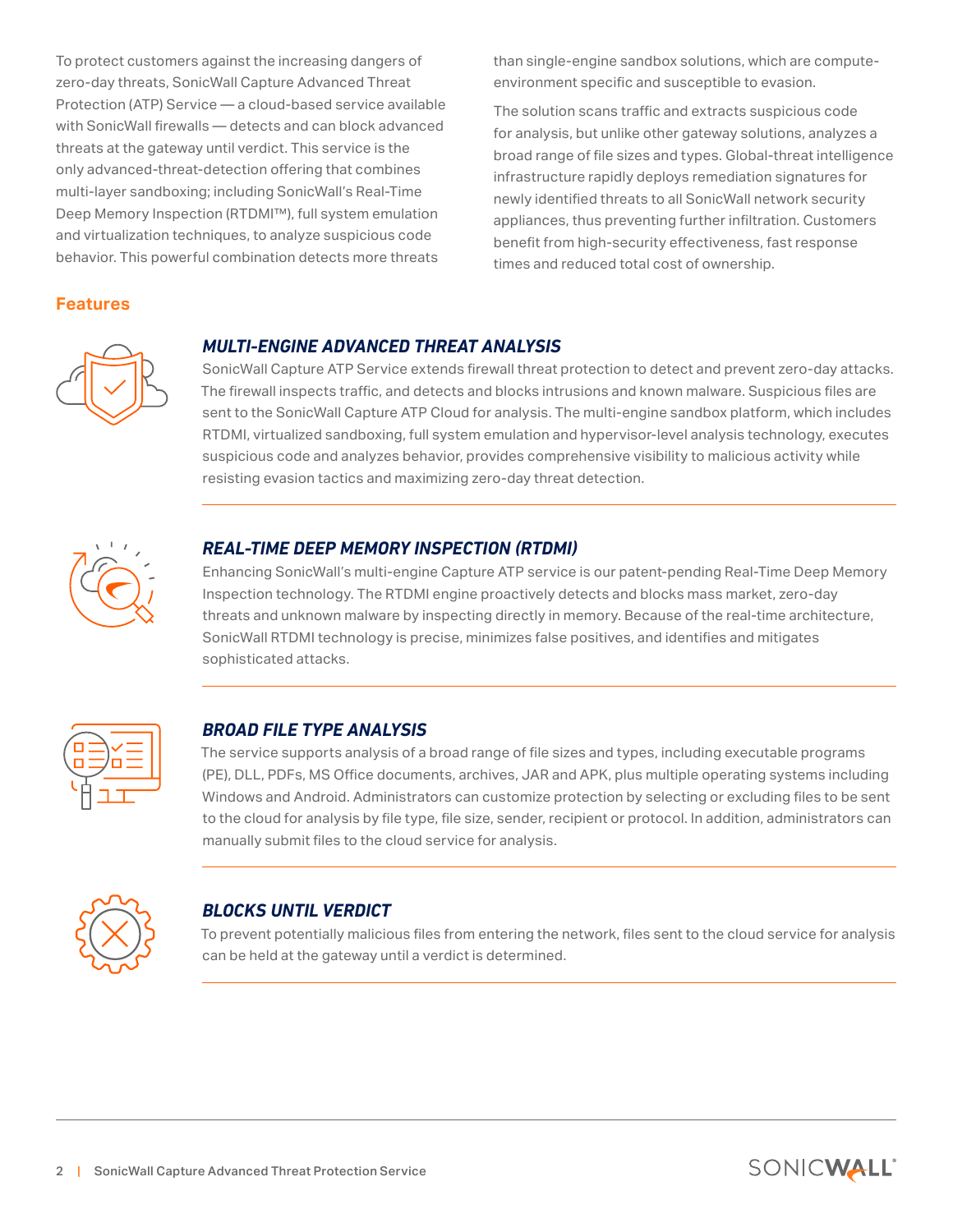

#### *RAPID DEPLOYMENT OF REMEDIATION SIGNATURES*

When a file is identified as malicious, a signature is immediately available to firewalls with the SonicWall Capture ATP subscription to prevent follow-on attacks. In addition, the malware is submitted to the SonicWall Capture Labs threat research team for further analysis and inclusion with threat information into the Gateway Anti-Virus and IPS signature databases. Additionally, it is sent to URL, IP and domain reputation databases within 48 hours.



 $\overline{a}$ 

 $\overline{a}$ 

#### *REPORTING AND ALERTS*

The SonicWall Capture ATP Service provides an at-a-glance threat analysis dashboard and reports, which detail the analysis results for files sent to the service, including source, destination and a summary plus details of malware action once detonated. Firewall log alerts provide notification of suspicious files sent to the SonicWall Capture ATP Service, and file analysis verdict.



The SonicWall Capture ATP reporting page displays daily at a glance results. Colored bars on the report indicate days where malware was discovered. Administrators have the ability to click on individual daily results and apply filters to quickly see malicious files with results.



A detailed analysis report is also available for analyzed files to facilitate remediation.